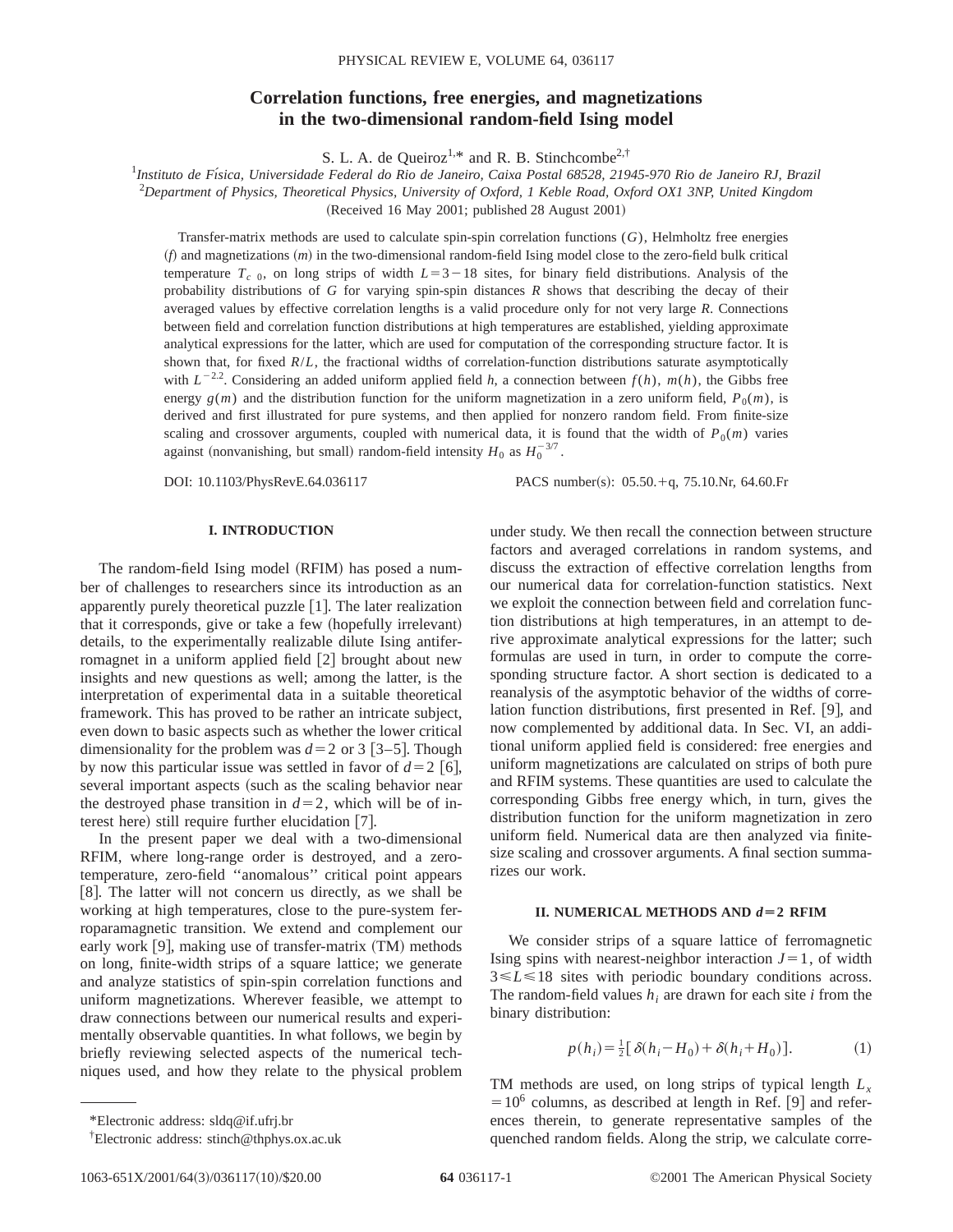lation functions (as explained in the next paragraph), as well as free energies and magnetizations (details in Sec. VI).

Here we calculate the disconnected spin-spin correlation function  $G(R) \equiv \langle \sigma_0^1 \sigma_R^1 \rangle$ , between spins on the same row (say, row 1), and  $R$  columns apart. Related quantities, such as correlation lengths, are defined with connected correlations,  $\langle \sigma_0 \sigma_R \rangle - \langle \sigma \rangle^2$ , in mind; however, for the quasi-onedimensional Ising systems under consideration (either pure or random) one is always in the paramagnetic phase, so the distinction between connected and disconnected correlations is unimportant. In Ref.  $[9]$  we explained why the ranges of spin-spin distance, temperature, and random-field intensity of most interest for investigation by TM methods are, respectively,  $R/L \approx 1$ ,  $0 < T \le T_c$  0=2.269... [we take  $k_B = 1$ ],  $H_0 \le 0.5$ . Here we restrict ourselves to high temperatures *T*  $\geq$ 2.0 and rather low fields *H*<sub>0</sub> $\leq$ 0.1-0.15. We use a linear binning for the histograms of occurrence of  $G(R)$ ; usually the whole  $[-1,1]$  interval of variation of  $G(R)$  is divided into  $10^3$  bins.

Since we shall be dealing with probability distributions, a word is in order about multifractality. Though multifractal behavior has been found *at* the critical point of random-bond Potts systems  $[10,11]$ , the available evidence strongly suggests that, off bulk criticality, correlation functions behave normally  $[10]$ . Thus in the present case we expect that analyses of different moments of the probability distribution of *G* will yield essentially the same results.

### **III. CORRELATION DECAY**

The properties of correlation functions are usually incorporated into associated correlation lengths, whose basic definition is as (minus) the inverse slope of semilogarithmic plots of correlation functions against distance. In this view, one assumes both that exponential decay can be well defined at essentially all distances, and that a single length is enough to characterize such behavior. In cases such as the present, quenched randomness implies that configurational averages must be taken, and one must be careful in deciding what quantities are to be thus promediated. Recall that, e.g., in neutron scattering experiments, the intensity of the magnetic critical scattering is proportional to the average (over the crystal) of the scattering function  $S(q)$ , which is the Fourier transform of the correlation function for wave-vector transfer *q* [12,13]. With  $G_R \equiv G(R)$ , and wave vector *q* in the row direction *S* becomes

$$
[S(q)] = \left[ \int dR \, e^{iqR} G_R \right] = \int dR \, e^{iqR} \, \langle G_R \rangle, \tag{2}
$$

where  $[\cdots]$  stands for configurational average, and

$$
\langle G_R \rangle = \int dG_R P(G_R) G_R, \qquad (3)
$$

where  $P(G_R)$  is the probability distribution for  $G_R$ . The last equality in Eq  $(2)$  depends only on the assumption that  $P(G_R)$  is position independent along the crystal.



FIG. 1. Normalized histogram *P*(*G*) of the occurrence of *G*. Strip length  $L_x=10^6$  columns, binwidth  $2\times10^{-3}$ . Vertical bars are located at  $G_0$  (full line) and  $\langle G \rangle$  (dashed), respectively. The shaded region on the horizontal axis goes from  $\langle G \rangle$  –  $\tilde{W}$  to  $\langle G \rangle$  +  $\tilde{W}$ .

The simplest assumption for  $P(G_R)$  that incorporates both disorder and exponential decay given by a single length  $\xi$  for all distances is a Gaussian distribution

$$
P(G_R) = \frac{1}{\sqrt{2\pi} \,\Delta(R)} \, e^{-y^2/2\Delta^2(R)}, \quad y \equiv G_R - e^{-R/\xi}, \tag{4}
$$

where distance-dependent widths  $\Delta(R)$  allow for, e.g. (disorder-induced), larger uncertainties for larger spin-spin separations. However, using Eq.  $(4)$  in Eqs.  $(2)$  and  $(3)$ , one obtains a width-independent Lorentzian form for the average structure factor:

$$
[S(q)] = \frac{1}{q^2 + \frac{1}{\xi^2}}.
$$
 (5)

This coincides with the standard mean-field result for the disordered phase, and is deemed unsatisfactory upon comparison with experimental data  $[7,13]$ .

We now exhibit our numerical results, and compare their implications to those of Eqs.  $(4)$  and  $(5)$ . For high temperatures and low random-field intensities, as specified above, we recall (also see Ref.  $[9]$ ) the following main features found for the probability distribution  $P(G)$ : (i) a clearly identifiable, cusplike peak, at some *Gm below* the zero-field value  $G_0 \equiv G(H_0=0)$ ; (ii) a short tail below the peak and a long one above it, such that (iii) all moments of order  $\geq 0$  of the distribution are *above*  $G_0$ . In Fig. 1, where the first moment  $\langle G \rangle$  is shown, one has  $G_m=0.278$ ,  $G_0=0.2853$ ,  $\langle G \rangle$ = 0.321; the rms width  $\widetilde{W} = \langle (G - \langle G \rangle)^2 \rangle^{1/2} = 0.071$ .

Therefore, the features depicted in Fig. 1, especially the asymmetric cusp, are at variance with the form of Eq.  $(4)$ . We now investigate what effects are carried over to the associated correlation lengths. We do so by mimicking the procedure outlined in Eqs.  $(2)$  and  $(3)$  above: first we average over randomness for a given spin-spin separation, and then study the variation of the averaged quantities over distance.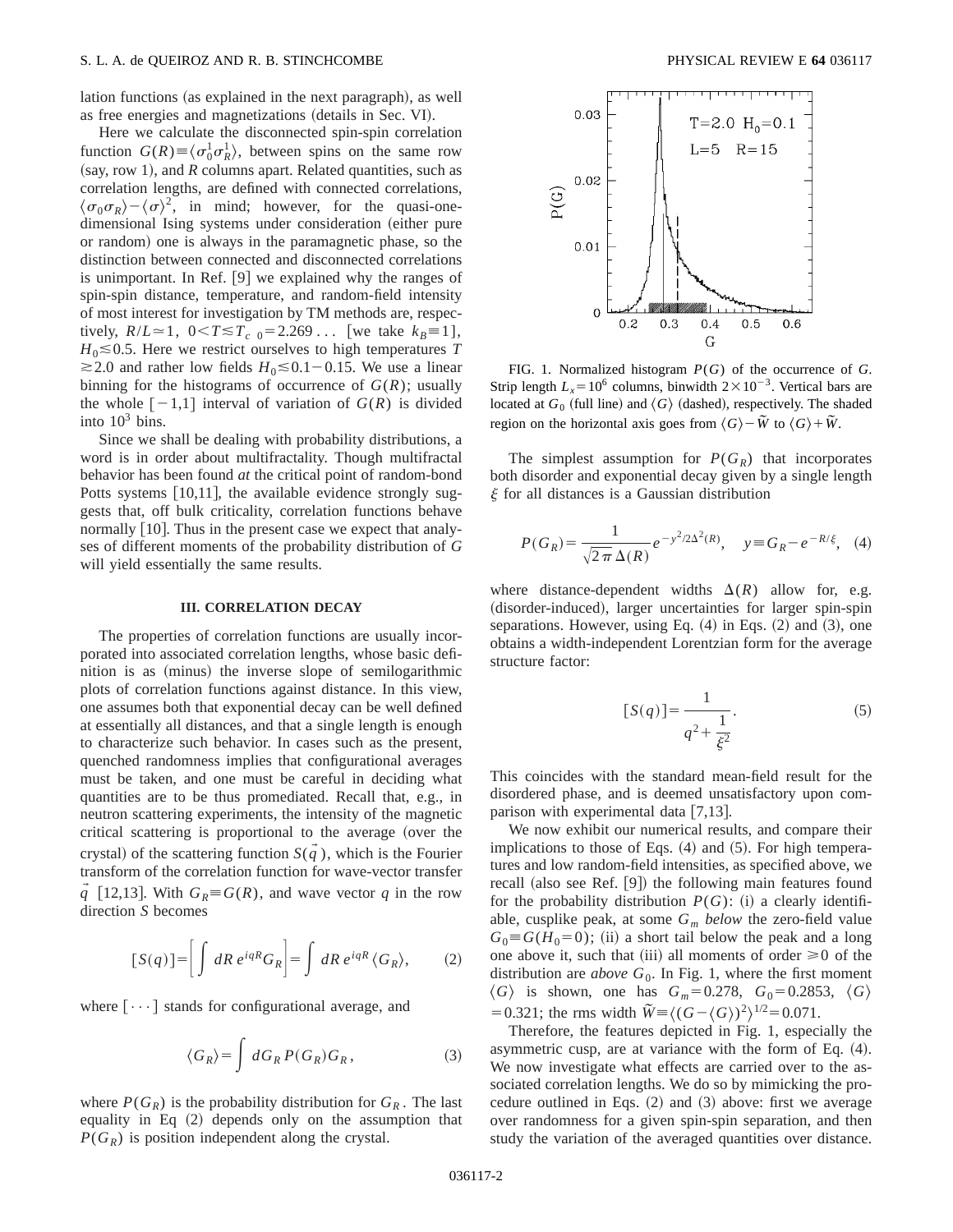

FIG. 2. Correlation decay along strips of widths  $L=5$  and 9. Full lines:  $H_0=0$ . Points:  $\langle G \rangle$  for  $H_0=0.1$ . Dashed lines: unweighted least-squares fits of  $H_0=0.1$  data. Vertical bars give the rms widths  $\tilde{W}$  of corresponding distributions.

The results are in Fig. 2, where our numerical data for  $\langle G \rangle$ are plotted against varying *R*.  $H_0 = 0$  data are also shown for comparison.

One sees from the respective slopes that, taking into account data for  $R \ge L$ , the correlation length for  $H_0 \ne 0$  would seem to be systematically *larger* than in zero field. This reflects the domain structure into which the system breaks down: at short distances the conditional probability for a spin to belong to the same domain as the one at the origin is *larger* than for  $H_0=0$ .

For longer distances, correlation functions start to show severe disorder-induced fluctuations, related to the crossing of domain walls. Contrary to the zero-field case, where temperature-induced domain walls are present but the respective sign changes in correlation functions average out to give an exponential fall off, here the domain wall configurations are essentially determined by the (quenched) accumulated random-field fluctuations. At large *R*, such fluctuations play a very sensitive role even for very low random field intensities. One anticipates problems with defining correlation lengths from the corresponding data. The vertical bars in Fig. 2 show that, for a fixed strip width  $L$ , the width  $\tilde{W}$  of the distribution indeed grows apparently unbounded for increasing *R*; though this is related to the crossing of domain walls just mentioned, it is also, and predominantly, an intrinsic feature of the quasi-one-dimensional systems used here. Thus inferring a two-dimensional behavior from such trends may be risky. However, we now argue that in  $d=2$  one does actually run into problems for large *R*, exactly as inferred above; only, the underlying reasoning is subtler.

In fact (see Ref.  $[9]$  and Sec. V below), a different analysis of correlation functions, at fixed *R*/*L*, strongly suggests that the *relative* widths  $W = \tilde{W}/\langle G \rangle$  grow as  $R, L \rightarrow \infty$  in *d*  $=$  2, approaching a finite limiting value *CH*<sup> $\kappa$ </sup>, *C* $\approx$  2,  $\kappa \approx 0.5$ . This means that, when one considers the dispersion of  $\ln \langle G \rangle$ , the signal-to-noise ratio becomes of order 1 for large *R*,*L*, and it is this latter fact that, in  $d=2$ , must compromise attempts to extract correlation lengths in such range.

The effect of the above on fits of neutron-scattering data to line shapes is that, since the latter rely on the idea that correlation lengths are always reliable quantities, they may be off the actual picture in the small-wavevector region. We now attempt to derive approximate analytical expressions for  $P(G_R)$ ; our ultimate goal is to predict a form for  $[S(q)]$ from Eqs.  $(2)$  and  $(3)$ .

### **IV. DISTRIBUTION OF** *G* **FROM FIELD DISTRIBUTION**  $(AT HIGH T)$

In this section we use simple scaling ideas to establish a quantitative connection between the underlying distribution of accumulated fields and that of the correlation functions themselves. We begin by considering a one-dimensional system with sites denoted by  $i=0,1,\ldots$ , uniform nearestneighbor interactions  $K$  and site-dependent random fields  $h_i$ (both in units of  $T$ ). For any given specific realisation of the fields an exact decimation scheme with length scaling factor  $b=2$  can be applied, eliminating all odd-numbered sites. The renormalized fields at, and coupling between, e.g., spins 0 and 2, are given by

$$
h'_0 - h'_2 = h_0 - h_2,
$$
  
\n
$$
h'_0 + h'_2 = h_0 + h_2 + \frac{1}{2} \ln \left[ \frac{\cosh 2(K + h_1)}{\cosh 2(K - h_1)} \right],
$$
\n
$$
4K' = \ln \left[ \frac{\cosh 2(K + h_1)\cosh 2(K - h_1)}{\cosh^2 2h_1} \right].
$$
\n(6)

Iterating this procedure *n* times, one obtains a single renormalized bond  $\tilde{K}$  connecting sites 0 and  $R$  ( $R=2^n$ ), at which the respective rescaled fields are  $\bar{h}_0$ ,  $\bar{h}_R$ . The correlation function  $G(R) \equiv \langle \sigma_0 \sigma_R \rangle$  is therefore

$$
G(R) = \frac{e^{2\tilde{K}}\cosh(\tilde{h}_0 + \tilde{h}_R) - \cosh(\tilde{h}_0 - \tilde{h}_R)}{e^{2\tilde{K}}\cosh(\tilde{h}_0 + \tilde{h}_R) + \cosh(\tilde{h}_0 - \tilde{h}_R)}.
$$
(7)

For low fields  $H_0 \ll 1$ , one uses  $cosh(\tilde{h}_0 - \tilde{h}_R)/cosh(\tilde{h}_0 + \tilde{h}_R)$  $\approx \exp(-2\tilde{h}_0 \tilde{h}_R)$  to obtain

$$
G(R) \approx \tanh(\widetilde{K} + \widetilde{h}_0 \widetilde{h}_R). \tag{8}
$$

Then, also provided that  $H_0 \ll K$ , the distribution of  $G(R)$  is given by that of  $X = \overline{h}_0 \overline{h}_R$ , since (to lowest order in  $H_0$ )  $K' = \frac{1}{2} \ln \cosh 2K$  is field independent. One has

$$
P(X) = \int d\tilde{h}_0 \,\tilde{P}(\tilde{h}_0) \int d\tilde{h}_R \,\tilde{P}(\tilde{h}_R) \,\delta(X - \tilde{h}_0 \tilde{h}_R). \tag{9}
$$

At low  $H_0$ , the scaling equations (6) give  $h'_0 \sim h_0$  $+h_1$  tanh 2*K*. Repeated applications of this transformation give  $\bar{h}_0 \sim \sum_{i=1}^R h_i$  if  $R \ll \xi$ , where  $\xi \sim \ln(\tanh K)^{-1}$  is the correlation length at low  $H_0$ . Then  $\tilde{h}_0$  (and similarly  $\tilde{h}_R$ ) is the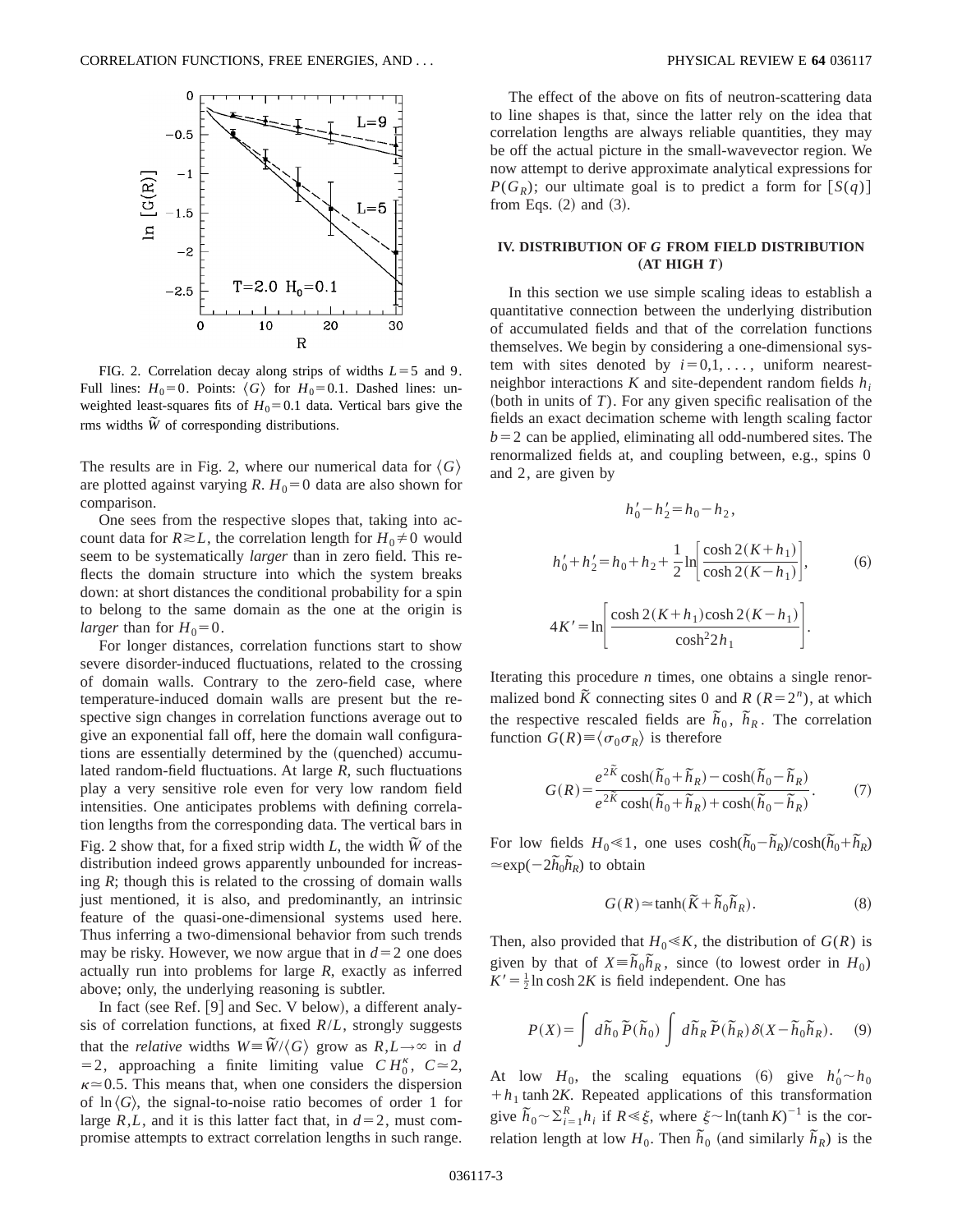sum of N independent variables  $(N=R)$ , so the individual distributions of  $\tilde{h}_0$ ,  $\tilde{h}_R$  become (at large *R* and  $\xi$ ) Gaussians of width  $\Delta = H_0 \sqrt{\mathcal{N}}$ :

$$
\tilde{P}(\tilde{h}_{0,R}) \propto \exp[-(\tilde{h}_{0,R}/\Delta)^2].
$$
 (10)

For  $R \ge \xi$ , the same form applies, but because the field accumulation under scaling is cut off by the decreasing tanh *K*, the relation for  $\Delta$  involves  $\mathcal{N} \sim \xi$ . So, in general, N  $\sim$ min  $(R,\xi)$ .

Making  $\tilde{h}_0 = s \cos \theta$ ,  $\tilde{h}_R = s \sin \theta$ ,

$$
P(X) \propto \int_0^\infty ds \, s \int_0^{2\pi} d\theta \, e^{-s^2/\Delta^2} \delta\left(X - \frac{s^2}{2}\sin 2\theta\right), \quad (11)
$$

with the final result

$$
P(X) = \frac{a}{\Delta^2} e^{-y} \ln\left(1 + \frac{1}{y}\right), \quad y = \frac{2|X|}{\Delta^2}, \quad (12)
$$

where *a* is an overall normalization constant. Strictly speaking, Eq.  $(12)$  is an *asymptotic* reduction of Eq.  $(11)$ , valid for the regimes  $y \ll 1$  (the relevant one for our purposes, as shown below) and  $y \ge 1$ .

Transforming back to  $P(G)$ , one sees that the value  $G_m$ for which  $P(G)$  is maximum must correspond to  $X=0$ , which maximizes  $P(X)$ . Thus, from Eq.  $(8)$ ,

$$
y = \frac{2}{\Delta^2} |\tanh^{-1} G_m - \tanh^{-1} G|.
$$
 (13)

For *G* close to  $G_m$ , linearization gives

$$
P(G) \sim \frac{\exp\left[-\frac{1}{\tilde{\Delta}^2}|G_m - G|\right]}{2\Delta^2[1 - G^2]} \ln\left[1 + \frac{\tilde{\Delta}^2}{|G_m - G|}\right], \quad (14)
$$

with  $\tilde{\Delta}^2 = \frac{1}{2} \Delta^2 (1 - G_m^2)$ .

The main feature exhibited by this form is a locally symmetric cusp, with infinite slope on either side, at  $G = G_m$ . This is expected to carry over to more general contexts, provided that  $H_0 \ll 1$ . Indeed we have checked that a similar description (applying approximate Migdal-Kadanoff scaling calculations), with the prediction of a cusp, also applies on strips and in two dimensions [see Eqs.  $(15)$  and  $(16)$  below, and related discussion]. A quantitative test of Eq.  $(14)$  is shown in Fig. 3, where only data for  $G \leq G_m$  are displayed (we shall deal with  $G > G_m$  immediately afterward). The conditions are such that  $R \le \xi$ ,  $G_m^2 \le 1$  (see Fig. 2), so the above low-field theory gives  $\overline{\Delta} \sim H_0 \sqrt{R}$ . One sees that exponential decay against  $|G - G_m| / RH_0^2$  is indeed the dominant behavior, provided that  $H_0 \le 0.15$ ; already for  $H_0 = 0.25$ , small departures show, which become more prominent for  $H_0$ =0.5.

As regards cusp asymmetry, not predicted by Eq.  $(14)$ , we have found that although data for  $G > G_m$  still fall exponentially for small  $H_0$ , they do not collapse when plotted against



FIG. 3. Semilogarithmic plots of distribution functions below  $G_m$ , the value at which  $P(G)$  peaks (see text).  $L=5$  and  $T=2.0$ . The straight line is a guide to the eye.

 $|G - G_m| / RH_0^2$ . This is because the mutual reinforcement, between ferromagnetic spin-spin interactions and accumulated field fluctuations (responsible for the long forward tail  $[9]$ ), is left out by the approximation above Eq.  $(9)$ , namely, that  $K'$  is  $H_0$  independent.

Before calculating  $[S(q)]$  from Eq. (14), we recall that Eqs.  $(2)$  and  $(3)$  are normally required for bulk systems, thus one must work out an approximate scheme to go from the  $d=1$  regime of Eqs.  $(6)$ – $(14)$  to  $d=2$ . We have done so via a Midgal-Kadanoff rescaling transformation at  $T \sim T_{c}$  0. As a consequence of the similarity of the corresponding recursion relations, to those for one dimension, one ends up, after *m* scalings such that  $2^m = R$ , with a result very similar to Eq.  $(8),$ 

$$
G(R) = \tanh(\widetilde{K} + \widetilde{h}_0 \widetilde{h}_R),\tag{15}
$$

where again one assumes low fields,  $\tilde{h}_0$ ,  $\tilde{h}_R$ . For large *R* these have Gaussian distributions of width  $\Delta_R$  determined by the eigenvalue  $\lambda$  of the low-field scaling transformation of *H*<sub>0</sub>. For *T* near  $T_c$  0,  $\Delta_R \propto R^{\mu} H_0$  where  $\mu = \ln \lambda / \ln b$  (*b*  $=$  2). Further,

$$
\tilde{K} \sim K_c - \frac{R}{\xi}.\tag{16}
$$

Since Eqs. (9)–(12) still apply, provided  $\Delta$  is replaced by  $\Delta_R$ , one obtains the dominant contribution to the scattering function as:

$$
[S(q)] \propto \text{Re} \int dR \, e^{iqR} e^{-R/\xi} (1 + C \, \Delta_R^2), \tag{17}
$$

where *C* is a constant of order unity. This can be transformed into

$$
[S(q)] \propto \frac{1/\xi}{\frac{1^2}{\xi} + q^2} + CH_0^2(2\mu)! \operatorname{Re} \left(\frac{1}{\xi} - iq\right)^{-(2\mu+1)}.
$$
\n(18)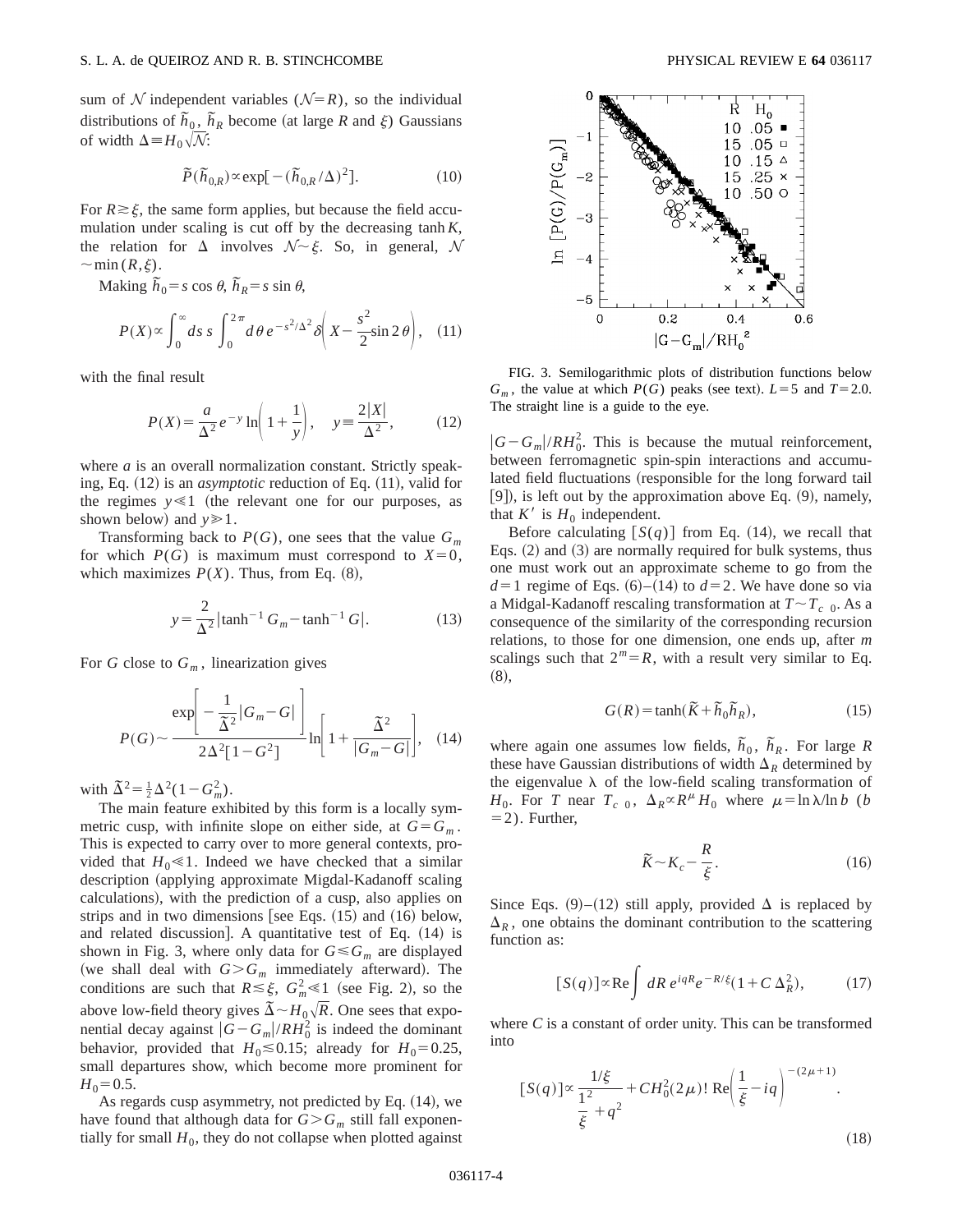

FIG. 4. Semilogarithmic scaling plot of rms relative widths  $WH_0^{\kappa}$  against  $L H_0^{\mu}$ . The curve is a fitting spline given by Eq. (20).

If one assumes the form  $\Delta = H_0 \sqrt{R}$ , given for  $R \le \xi$  in one dimension [see above and below Eq.  $(10)$ ], and also by the Migdal-Kadanoff scheme in  $d=2$ , then  $\mu=1/2$ , and Eq. (18) predicts the line shape to be Lorentzian plus Lorentziansquared, the mean-field form found when the disconnected contribution is taken into account  $[4,7,12-14]$ . On the other hand, if ones goes by the saturation behavior predicted in Ref. [9] and in Sec. V below, and by the scaling approaches if  $R \ge \xi$ , then the result is  $\zeta = 0$ , corresponding to a single Lorentzian in Eq.  $(18)$ .

Though either of these final predictions is certainly open to challenge, in view of the number and severity of approximations involved in the course of their derivation, it is expected that the procedure described above will serve as a rough guide to attempts at connecting basic microscopic features (such as fluctuations of accumulated fields) to observable quantities, e.g., scattering functions.

### **V. WIDTHS OF** *G* **DISTRIBUTION**

In Ref.  $[9]$  we studied the variation of the rms relative width *W* of the probability distribution of correlation functions, against the field intensity and strip width, for fixed  $R/L$ , high temperatures and small  $H_0$ . We proposed the scaling form

$$
W = H_0^{\kappa} f(L H_0^u), \tag{19}
$$

and showed that, for  $R/L = 1$ ,  $T = T_c$  0, good data collapse of  $y = \ln[W H_0^{-\kappa}]$  against  $x = L H_0^u$  can indeed be obtained with  $\kappa \approx 0.43-0.50$  and  $u \approx 0.8$ . We used  $L \le 15$  and scanned 0  $\langle x \le 2.8; \text{ keeping } \kappa = 0.45 \text{ and } u = 0.8, \text{ we found for } x > 1 \text{ a}$ satisfactory fit given by  $y = -0.3 - 5.3 \exp(-1.57x)$ , which would imply an exponential saturation of the scaled width *W*  $h_0^{-\kappa}$  as  $x \rightarrow \infty$ , with a limiting value exp(-0.3)=0.83.

In Fig. 4, we display again the data of Ref.  $[9]$ , plus additional data for  $L=15$  and 18, which enabled us to explore larger values of  $x$  ( $x \le 4.0$ ) while still keeping to relatively low  $H_0$ . We then reanalyzed our full set of data, with the results that (i) we managed an excellent fit to the whole interval  $0 < x < 4$  by a single expression

$$
y = -2.2 \left\{ \ln \left( \frac{1.0}{x} + 0.6 \right) \right\} - 0.4025, \tag{20}
$$

 $(in which y and x involve the same values of the exponents)$  $\kappa$ , *u* as earlier), and (ii) this new fit, while still predicting saturation for  $x \ge 1$ , implies that in the approach to two dimensions  $x \ge 1$ , convergence of  $W h_0^{-\kappa}$  is power law like, giving a limiting scaled width  $W h_0^ W h_0^{-1}$  $=0.6^{-2.2}$  exp( $-0.4025$ ) $=2.06$ .

#### **VI. MAGNETIZATIONS**

In this section we examine the scaling properties of the uniform magnetization on strips of the  $d=2$  RFIM. For convenience we shall always keep  $T=T_c$  0.

We first outline our method, which involves a generalized Legendre transformation. Consider the Hamiltonian

$$
\mathcal{H} = \mathcal{H}_0(\{\sigma\}) - h \sum_i \sigma_i \tag{21}
$$

where  $\sigma_i$  are Ising spins, and  $\mathcal{H}_0$  includes all interactions except that of the spins with the uniform field *h*. One has, for the corresponding partition function  $Z(h)$ ,

$$
\frac{Z(h)}{Z(0)} = \sum_{M} P_0(M) e^{\beta M h}, \quad \beta = \frac{1}{T},
$$
 (22)

where  $P_0(M)$  is the probability of occurrence of the value M for the magnetization, *in zero uniform field*. Assuming a system with  $N \ge 1$  spins, with  $f(h)$  equivalent to the negative free energy per site in units of *T*, and  $m \equiv \beta M/N$ ,

$$
e^{N(f(h)-f(0))} = N \int dm P_0(m) e^{N m h}.
$$
 (23)

In order for extensivity to be satisfied, one must have  $N P_0(m) = \exp N g(m)$ , where  $g(m)$  is intensive and determined by

$$
e^{N(f(h)-f(0))} = \int dm \, e^{N[g(m)+m\,h]}.\tag{24}
$$

Assuming the usual sharp-peaked distribution around a thermodynamically averaged value  $\overline{m}$ , one sees that

$$
f(h) - f(0) = g(\overline{m}) + \overline{m} h + O\left(\frac{\ln N}{N}\right),
$$
 (25)

with  $\left(\frac{dg}{dm}\right)_m = -h$ . That is, *g* is the standard Gibbs free energy per site. Substituting back in Eq.  $(23)$ , one obtains:

$$
P_0(M) = \exp Ng(m),\tag{26}
$$

where terms of  $O(\ln N/N)$  have again been neglected.

Equation  $(26)$ , with  $g(m)$  given through Eq.  $(25)$ , is the natural starting point to study magnetization distributions by TM methods. Indeed, though one can obtain the thermodynamically averaged exact values of all *moments* of the distribution via the TM method  $[15,16]$ , the distribution itself is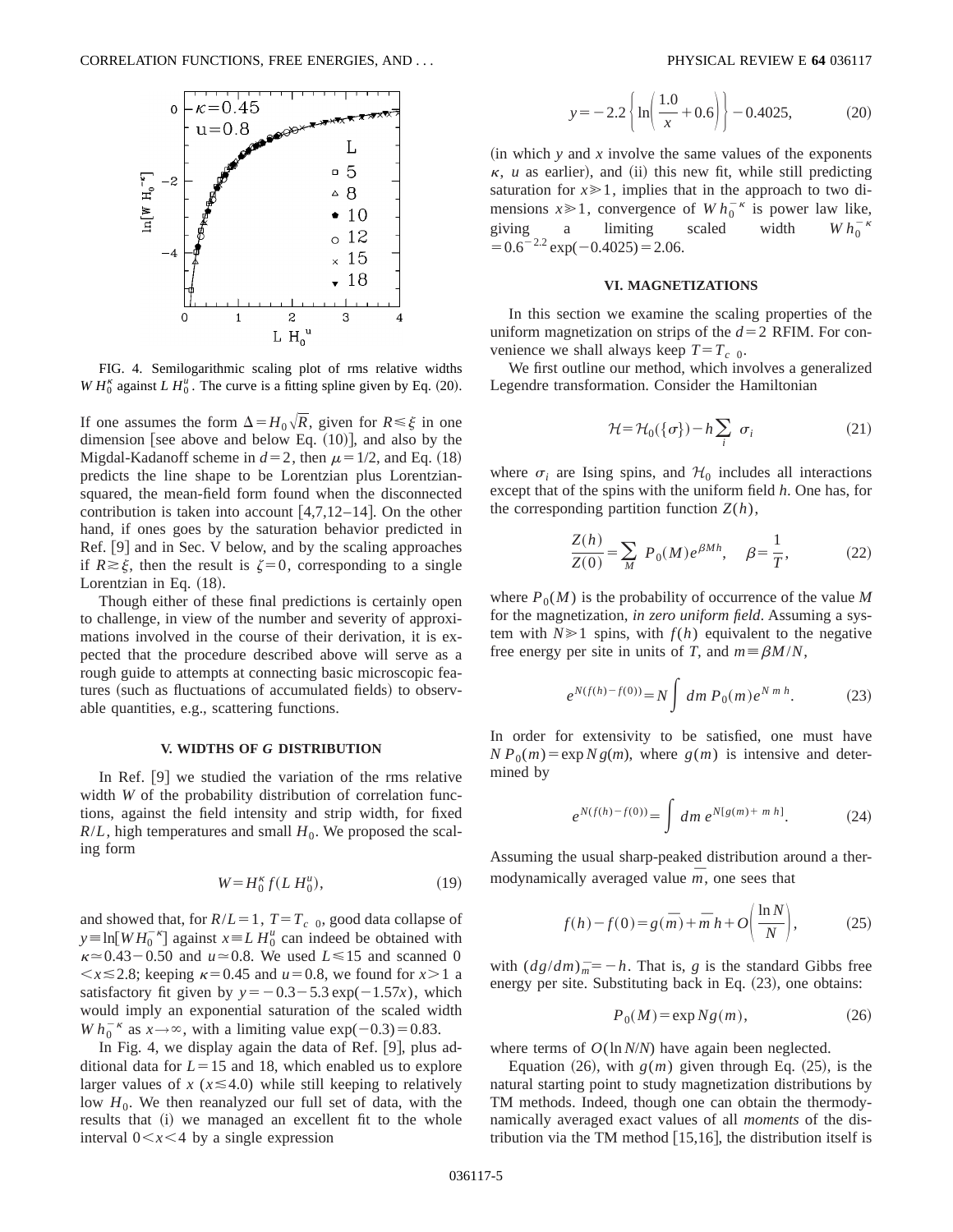

FIG. 5. Scaling plots of magnetization and excess free energy for pure Ising systems at criticality. Strip widths  $L=4$  (circles), 8  $(crosses)$ , 12  $(triangles)$ , and 16  $(squares)$ . Normalized magnetizations ( $=T_c \partial f / \partial h$ ) are used to avoid a superposition of plots.

not given directly. This contrasts with Monte Carlo methods, which inherently incorporate readily observable fluctuations around equilibrium, and have been widely used to study magnetization distributions at criticality, both in hypercubic geometries  $\lceil 17 \rceil$  and on planar lattices with various aspect ratios  $|18|$ .

Recall that, on strips of width *L* and length  $L_x$ ,  $L_x \ge L$ such as is the case here, the aspect ratio is essentially infinite, therefore  $P_0(M)$  will be Gaussian, at least for pure systems [16,18]. Our purpose (as shown below) is to compare pure and RFIM— results and explain their mutual differences, by using general theory of RF systems  $[2,8,19-21]$  coupled with finite-size scaling  $(FSS)$   $[22]$ .

### **A. Pure Ising systems**

We start by illustrating the properties of  $g(m)$  for pure Ising spins. One calculates  $f(h)$ ,  $f(0)$ ,  $m(h)$  in Eq. (25) by standard numerical methods [23]: the first two by isolating the largest eigenvalue  $\Lambda_0$  of the TM and using  $f$  $=L^{-1} \ln \Lambda_0$  (which is tantamount to assuming  $L_x \rightarrow \infty$ ; more on this below), the third by calculating derivatives of  $f$  relative to *h*. The latter is done here by perturbation theory  $[15,16,24,25]$ , both for better numerical accuracy and because an adapted procedure proves convenient when dealing with the RF case, where samples over disorder must be accumulated.

At  $t \equiv (T - T_c)/T_c = 0$ , for the excess free energy FSS [22] gives  $\Delta f(h, L) \equiv f(t=0, h, L) - f(0, 0, L) = h^{1+1/\delta} F(L h^{1/\gamma} h)$ , with  $\delta$ =15,  $y_h$ =15/8. In Fig. 5 we show scaling plots of  $\Delta f(h)$  *h*<sup>-(1+1/ $\delta$ ) and *m h*<sup>-1/ $\delta$ </sup> against *L h*<sup>1/y</sup>*h*. For low fields</sup>  $(h \le L^{-y_h})$ , the slopes of both logarithmic plots are given by the (finite-size) initial susceptibility exponent  $\gamma/\nu$ =7/4, as a consequence of the scaling relation  $y_h(1-1/\delta) = \gamma/\nu$ .

For nonzero *t* but still for low fields, one generally expects  $\Delta f(h) = a(t, L) h^{\mu}$  from which  $m = a(t, L) \mu h^{\mu-1}$ ,  $g = \Delta f - mh = a(t, L) (1 - \mu) h^{\mu}$ , implying *g*  $\sim a(t,L)^{-1/(\mu-1)}m^{\mu/(\mu-1)}$ . Subcases are (i)  $t=0, L=\infty$ :  $\Delta f \sim h^{1+1/\delta}$ , so  $g \sim m^{1+\delta}$ ; (ii) *t* small,  $L = \infty$ ,  $1 \ge t \ge m^{1/\beta}$ :



FIG. 6. Negative Gibbs free energy  $-g = -(\Delta f - mh)$  times  $L^{\gamma/\nu}$  against  $m^2$  for pure Ising systems at criticality. For a key to the symbols, see the caption of Fig. 5. The straight line has a unitary slope, and is a guide to the eye. Normalized magnetizations on the horizontal axis only.

 $\Delta f = a(t) h^2$ ,  $a(t) = \frac{1}{2} \chi(t) \sim t^{-\gamma}$ , so  $g \sim t^{\gamma} m^2$ ; and (iii) *t*  $= 0$ , *L* finite,  $1 \le L \le m^{-\nu/\beta}$ :  $\Delta f = a(L) h^2$ ,  $a(L) = \frac{1}{2}\chi(L)$  $\sim L^{\gamma/\nu}$ , so  $g \sim L^{-\gamma/\nu} m^2$ .

Case (iii) is depicted in Fig. 6. One sees that  $-g L^{\gamma/\nu}$  $\sim m^2$  as far as  $m \approx 0.6$ , which [through Eq. (26)] is consistent with the Gaussian behavior predicted for  $P_0(M)$  in this case. Close to  $m=1$  scaling breaks down, and the deviation from saturation magnetization must follow a single-spin-flip picture,  $\varepsilon = 1 - m \sim \exp(-2/T_c)$ . The effects of this on *g* can be worked out from a high-field expansion, in which  $H_0$  of Eq. (21) is taken as a perturbation on the field term  $h\Sigma_i \sigma_i$  [26]. The result is

$$
\frac{dg}{d\varepsilon} = s_0 + \frac{1}{2} \ln \frac{1}{\varepsilon} + O(\varepsilon),\tag{27}
$$

where  $s_0 = \frac{1}{2} (\ln 2 - 8/T_c) = -1.41617...$ 

Figure 7 shows that Eq.  $(27)$  is in excellent agreement with numerics already for  $(1/2)\ln(1/\epsilon) \approx 2.4(\epsilon \approx 10^{-2})$ . This provides a rigorous check of our analytical and numerical procedures.

Returning to the connection between *g* and magnetization distributions, we first note that, although we are using *f*  $=L^{-1}$  ln  $\Lambda_0$  which holds only for strip length  $L_x \rightarrow \infty$ , the number  $N = L<sub>x</sub>L$  of spins in Eq. (26) implies a finite, though possibly very long, strip for the equation to be of practical use. An estimate of the error implied by using infinite-strip free energies instead of their fully-finite system counterparts can be obtained by referring to Table 2 of Ref.  $[16]$ , where it is shown that for systems with aspect ratio  $\alpha = L_x / L = 100$ , the corresponding value of the Binder parameter *Q*  $\equiv \langle M^2 \rangle^2 / \langle M^4 \rangle$  is  $\simeq 2\%$  off its  $\alpha \rightarrow \infty$  limit of 1/3. As typical widths used here and, especially in Sec. VI B, are in the range  $L \le 20$ , and assuming that errors in the distribution and in its calculated moments are of the same order, it follows that using the infinite-strip expression for *f* implies deviations in  $P_0(M)$  smaller than 2% for  $L_x \approx 2000$ . The advantage of this procedure is that  $L<sub>x</sub>$  can be seen essentially as a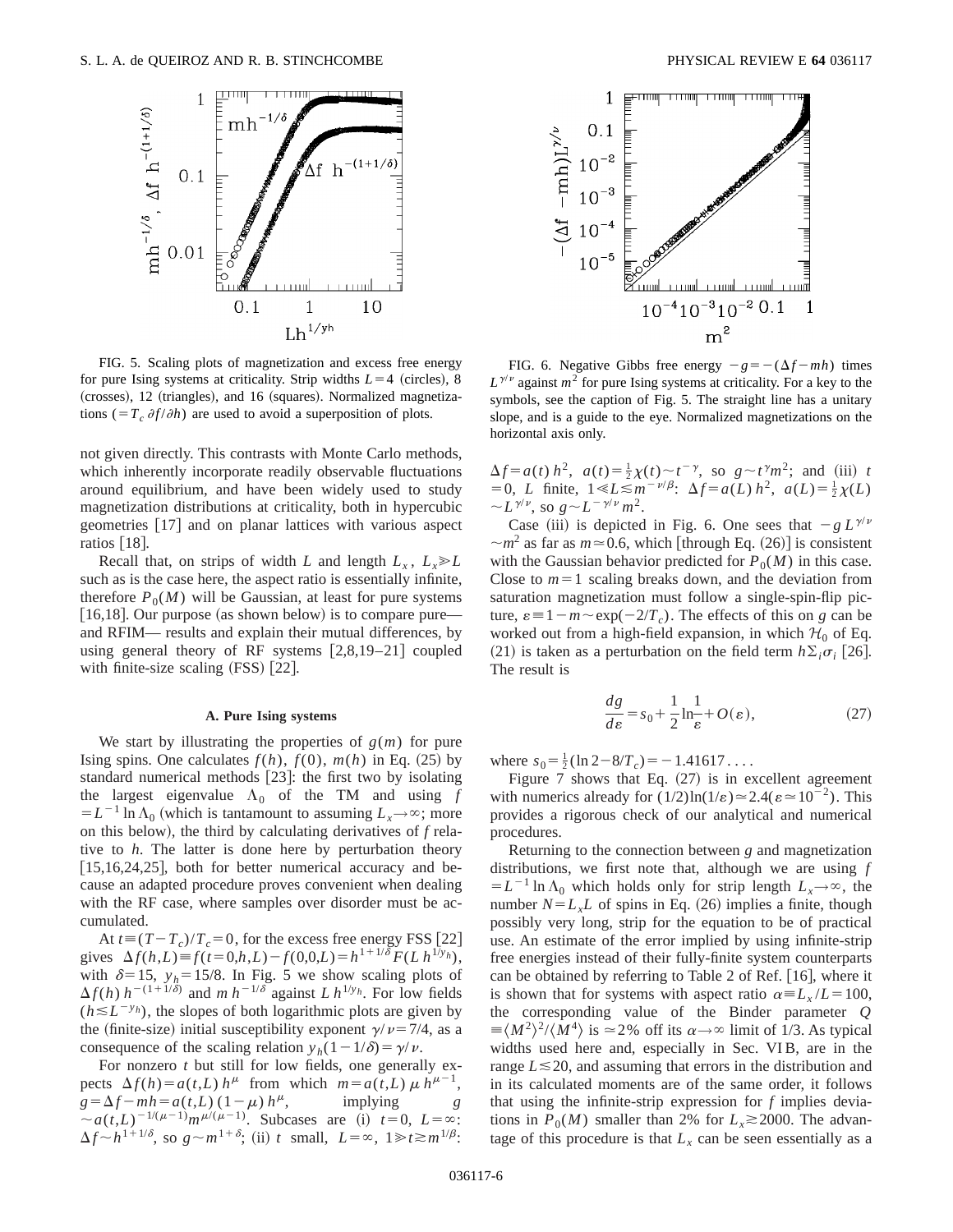

FIG. 7. Derivative of Gibbs free energy relative to the magnetization deviation  $\varepsilon$  against  $(1/2)$ ln $(1/\varepsilon)$ . Points: numerically calculated derivatives from  $L=16$  data for *f* and *m* ( $L=8$  already gives results indistinguishable from those displayed). Straight line: first two terms on the right hand side of Eq.  $(27)$ .

free parameter, i.e., not connected to an actual number of iterations along the strip. For our purposes here, we shall always be comparing pure-system results (where  $L<sub>x</sub>$  is fictitious in the sense just described) with those obtained on RF strips of the same width at the same temperature, where sampling over disorder typically necessitates an actual  $L<sub>x</sub> \approx 10^5$ ; thus equating the values of  $L<sub>x</sub>$  in both systems is both correct as far as comparisons are concerned and, given the lengths required for adequate sampling over randomness, fully within acceptable error margins for the description of pure systems.

From Eq. (26), for case (iii) where  $-g L^{\gamma/\nu} \sim g_0 m^2$ ,  $g_0$  $\approx$  10<sup>-1</sup> as shown in Fig. 6,

$$
P_0(M) = \exp[-g_0 L_x L^{(\eta - 1)} m^2],\tag{28}
$$

where  $2 - \eta = \gamma/\nu$  was used. Therefore, the width of the Gaussian distribution is  $W \sim g_0^{-1/2} L^{(1-\eta)/2}/\sqrt{L_x}$ .

### **B. RFIM**

We now include the term  $\Sigma_i h_i \sigma_i$  in  $\mathcal{H}_0$  of Eq. (21), with the local fields  $h_i$ , distributed according to Eq.  $(1)$ . We first consider the application of FSS to the RFIM in a zero uniform field. For bulk systems, theory predicts that the scaling behavior of the RFIM depends on  $H_0^2 |t|^{-\phi}$  where  $H_0$  is the random-field intensity,  $t = [T - T_c(H_0)]/T_c(H_0)$  is a reduced temperature  $[2,8,19-21]$ , and  $[19]$  the crossover exponent is  $\phi = \gamma$ , the pure Ising susceptibility exponent. For  $d > 2$ ,  $T_c(H_0)$  is the field-dependent temperature at which a sharp transition still occurs; in  $d=2$  the dominant terms still depend on the same combination, where now [21] " $T_c(H_0)$ " denotes a pseudocritical temperature marking, e.g., the location of the rounded specific-heat peak. In  $d=2$ , specific heat  $\lceil 20 \rceil$  and neutron-scattering  $\lceil 21 \rceil$  data are in good agreement both with the choice of scaling variable as above, and with



FIG. 8.  $\Delta f_s \equiv (\Delta' f(L, H_0) - \tilde{A} L^{-2} \ln H_0) H_0^{-2d\nu/\phi}$  plotted against  $H_0 L^{\phi/2\nu}$ ,  $\phi = 7/4$ , and  $\nu = 1$ . (a)  $\tilde{A} = 0$ . Bottom to top: *L*  $=$  4, 6, 8, 10, and 12. (b)  $\tilde{A}$  = 10<sup>-4</sup>, same notation.

the exactly known  $\gamma = 7/4$ . For the excess free energy  $\Delta' f$  $\equiv f(t, H_0) - f(t, 0)$  in two dimensions, an additive logarithmic correction arises  $[20,27]$ :

$$
\Delta' f = A^* t^2 \ln H_0 + H_0^{2d\nu/\phi} \Psi(t H_0^{-2/\phi}).
$$
 (29)

In Ref. [9], we showed that the appropriate FSS variable for the description of correlation functions in finite RF systems at  $t=0$  is  $x = L H_0^{2\nu/\phi}$ . While the second term on the right hand side of Eq.  $(29)$  is taken care of in that way, the logarithm needs separate consideration. On the basis of renormalization-group arguments, in which  $L^{-1}$  is seen as an additional relevant field  $[28]$ , one realizes that the steps leading to the appearance of the  $t^2$ ln  $H_0$  term in Eq. (29) also apply here. Indeed, since the respective eigenvalue  $[y_T=1$  in that case,  $y_{L-1}=1$  here divides the dimensionality  $d=2$ [20,27]), a corresponding scenario obtains at  $t=0$  and  $L^{-1}$  $\rightarrow$  0, when  $L^{-1/\nu}$  is substituted for *t*. Therefore, we assume

$$
\Delta' f(t=0,L,H_0) = \tilde{A} L^{-2} \ln H_0 + H_0^{2d\nu/\phi} \, \Psi(L \, H_0^{2\nu/\phi}). \tag{30}
$$

In Fig. 8, where  $T=T_c$  0 (thus a small,  $H_0$ -dependent shift in " $T_c(H_0)$ " [20,21] has been neglected, which should not matter much for low RF intensities), we display results of a numerical test of Eq.  $(30)$ , both with and without the logarithmic term.

We have found fits of a quality similar to that shown in Fig. 8(b), where  $\tilde{A} = 10^{-4}$ , for a wide range  $10^{-5} \leq \tilde{A}$  $\leq 10^{-2}$  along which the  $\chi^2$  estimator remains approximately constant. At large  $H_0 L^{\phi/2\nu}$ , however, the fits deteriorate noticeably  $[$ not obvious from Fig. 8 $(b)$ , because of the large vertical scale], no doubt owing to the incipient breakdown of the small-RF regime [where, e.g., the  $H_0$ -dependent shift in " $T_c(H_0)$ " is no longer negligible]. Comparison with experimental data, e.g., from Ref.  $[20]$  is not straightforward, as transforming from bulk scaling,  $[Eq. (29)]$  to FSS  $[Eq. (30)]$ may involve numerical factors not immediately available.

Moving on toward incorporating both RF and uniform field effects, we again neglect the  $H_0$ -dependent shift in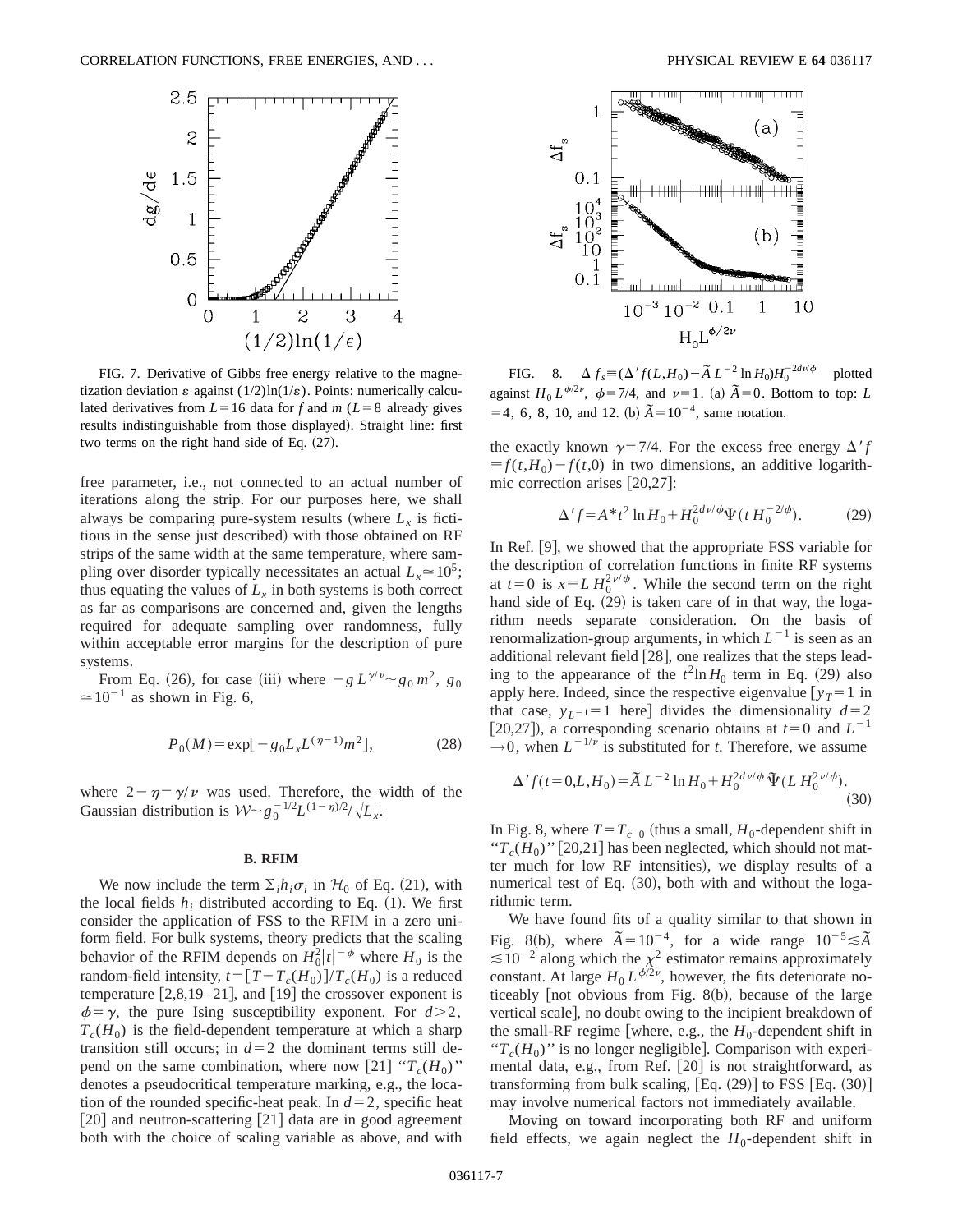#### S. L. A. de QUEIROZ AND R. B. STINCHCOMBE PHYSICAL REVIEW E **64** 036117

" $T_c(H_0)$ ," and make  $T=T_c$  0. In the presence of several relevant fields  $u_1, u_2, \ldots$  with respective scaling powers  $y_1, y_2, \ldots$ , the singular part of the free energy scales as [27]

$$
f(u_1, u_2, \cdots) = |u_1|^{d/y_1} F\left(\frac{u_2}{|u_1|^{y_2/y_1}}, \frac{u_3}{|u_1|^{y_3/y_1}}, \cdots\right).
$$
\n(31)

Using  $u_1 = H_0$ ,  $u_2 = L^{-1}$ ,  $u_3 = h$ , in the case one has (*d*  $(52)$ :  $y_1 = 2 \nu / \phi = 8/7$ ,  $y_2 = 1$ ,  $y_3 = y_h = 15/8$ , therefore

$$
f(H_0, L, h) = H_0^{2d\nu/\phi} F(L H_0^{2\nu/\phi}, h H_0^{-2\nu y_h/\phi}).
$$
 (32)

Possible  $\ln H_0$  corrections in the manner of Eq. (30) have been omitted, since our interest will focus on the calculation of the Gibbs free energy, which in the case depends on  $\Delta'' f = f(H_0, L, h) - f(H_0, L, h=0)$  [see Eqs. (21)–(25)]; we are thus assuming that, at least for small enough *h*, the logarithmic terms cancel in the subtraction.

Similarly to the pure case but always at  $t=0$  and  $L^{-1}$  $\rightarrow$ 0, we investigate the small-*h* regime, in which one expects  $\Delta''f = a(L, H_0) h^{\mu}$ . From Eq. (32), this implies

$$
\Delta'' f = h^{\mu} H_0^{2\nu(d - \mu y_h)/\phi} F_1(L H_0^{2\nu/\phi}).
$$
 (33)

By assuming, as  $H_0 \rightarrow 0$ , a power-law dependence  $F_1(x)$  $\sim x^t$ , and demanding that, in this limit, (i) the *H*<sub>0</sub>-dependence of  $\Delta'' f$  must vanish and (ii) the form  $h^2 L^{\gamma/\nu}$ be reobtained, one obtains  $\mu=2$ ,  $t=7/4$ . Therefore, for small  $h \le L^{-y_h}$  one generally has

$$
\Delta'' f = \left(\frac{h}{H_0}\right)^2 F_1(L H_0^{2\nu/\phi}).
$$
\n(34)

Now considering a nonvanishing, but still small RF, one may assume a crossover to a new power-law form for  $F_1(x)$ ,  $F_1(x) \sim x^z$ . In this regime  $(L H_0^{2\nu/\phi} \ge 1)$ ,

$$
\Delta'' f = L^z H_0^{2\nu z/\phi - 2} h^2; \tag{35}
$$

thus  $a(L, H_0) = L^z H_0^{2\nu z/\phi - 2}$ , yielding (see Sec. VI A)

$$
g(L, H_0, m) = -[a(L, H_0)]^{-1}m^2 = -L^{-z}H_0^{2-2\nu z/\phi}m^2.
$$
\n(36)

Our data for  $g(L, H_0, m)$ , displayed in Fig. 9, are consistent with  $z=1$ , that is,  $g(L,H_0,m) \sim -L^{-1} H_0^{6/7} m^2$ .

One then has, using Eq.  $(26)$ ,

$$
P_0(M) = \exp[-g_1 L_x H_0^{6/7} m^2],\tag{37}
$$

with  $g_1 \approx 0.28$  from the slope of the straight line in Fig. 9. Therefore, the distribution is still Gaussian, with a width  $W$  $\sim g_1^{-1/2} H_0^{-3/7} / \sqrt{L_x}$ . A comparison with a corresponding pure system [see Eq.  $(28)$  and the arguments in the paragraph preceding it] gives

$$
\frac{\mathcal{W}(L, L_x, H_0)}{\mathcal{W}(L, L_x, 0)} \sim (L H_0^{8/7})^{-3/8},\tag{38}
$$



FIG. 9. Negative Gibbs free energies:  $(a)$  raw data and  $(b)$ scaled, against squared uniform magnetization. Linear scales are used on axes, in order to underline the spread of raw data. In  $(a)$ , data for the same  $(L, H_0)$  are joined by dashed lines. Strip widths:  $L=4$  (circles), 6 (crosses), 8 (triangles), and 10 (squares). RF intensities:  $H_0 = 0.3$ , 0.4, and 0.5 ( $L = 4$ ); for  $L = 6$ , 8, and 10,  $H_0$  $=0.2$ , 0.3, and 0.4. For fixed *L*,  $H_0$  increases from bottom to top curves. In (b), plots of  $-L H_0^{-6/7} g$  collapse well onto a straight line against  $m^2$  [Eq. (36) with  $z=1$ ] up to  $m^2 \approx 0.4$ . The straight line in  $(b)$  is a guide to the eye, and has a slope 0.275.

showing again that the FSS variable  $x = L H_0^{2\nu/\phi}$  is the relevant one. For  $x \ge 1$  where RFIM behavior sets in, one sees that distribution widths are smaller for RFIM than in zero field. This is in correspondence with very recent ground-state results  $[29]$ , where it is found that percolation of, say, upward-pointing spins is made less likely by increasing the random field.

### **VII. CONCLUSIONS**

We have used TM methods to calculate spin-spin correlation functions, Helmholtz free energies, and magnetizations on long strips of width  $L=3-18$  sites of the twodimensional RFIM, close to the zero-field bulk critical temperature.

Through an analysis of the probability distributions of correlation functions for varying spin-spin distances *R*, we have shown that fits to exponential decay of averaged values against  $R$  (for  $R$  not too large) give rise to effective correlation lengths *larger* than in zero field. This is because of the reinforcement of correlations within domains. At longer distances (i.e., across many domain walls,  $R/L \ge 1$ ), fits of exponential decay become unreliable, thus compromising definitions of effective correlation lengths.

We have worked out explicit connections between field and correlation function distributions at high temperatures, yielding approximate analytical expressions for the latter. Such expressions account well for trends found in numerical data, namely, the existence of peaked cusps and the functional dependence, on  $R$  and field intensity  $H_0$ , of data below the peak; above the peak, although agreement with numerics is not good, we have pinpointed that the responsibilty for this lies in a truncation in our approximate scaling scheme, which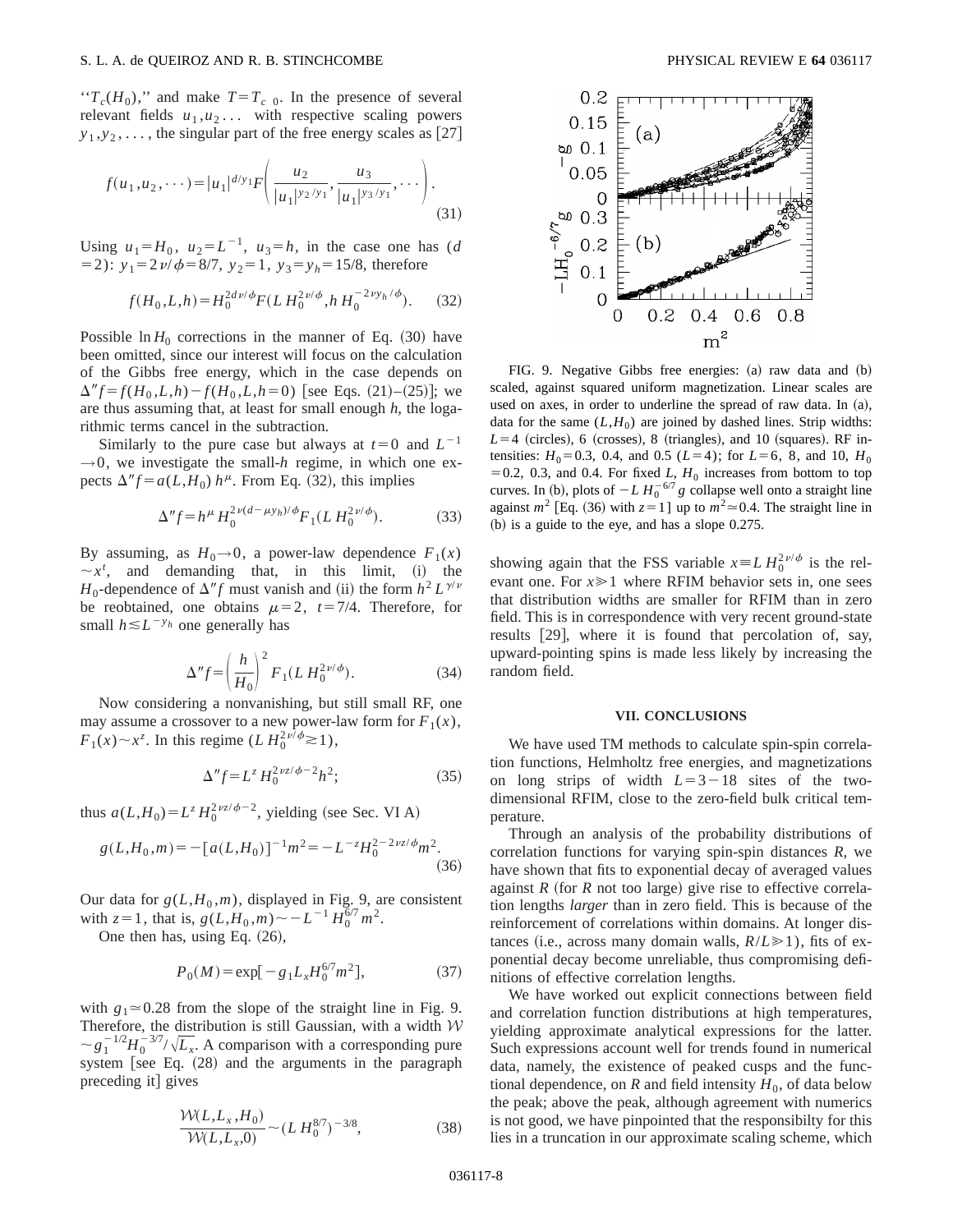decouples scaled nearest-neighbor interactions from the random field. We have discussed the use of analytical expressions, such as the ones found here, for a computation of the corresponding structure factor. Though results as they stand are far from conclusive, we have established a rough guide to attempts at connecting basic microscopic features, such as fluctuations of accumulated fields, to experimentally observable quantities, e.g. scattering functions.

We have reanalyzed the asymptotic behavior of the relative widths of correlation function distributions, first presented in Ref.  $[9]$ , and now complemented by additional data. While our earlier analysis seemed to point towards exponential saturation, the new set of data shows that, for fixed  $R/L=1$ , the fractional widths of correlation function distributions behave consistently with asymptotic power-law saturation, i.e., depending on  $L^{-2.2}$ , see Eq. (20). The scaling variables remain as given previously.

Considering a uniform applied field *h*, we have derived a connection between Helmholtz free energy *f*(*h*), uniform magnetization  $m(h)$ , the Gibbs free energy  $g(m)$ , and the distribution function for the uniform magnetization in zero uniform field,  $P_0(m)$ , which is in principle applicable to any finite system. By working at the bulk zero-field critical temperature  $T_{c}$  <sub>0</sub>, we have illustrated our approach by showing that, for strips, one indeed obtains a Gaussian distribution [16,18] for *m* not very close to saturation. Near  $m=1$ , where scaling breaks down and a single-spin-flip picture holds, a perturbation expansion accounts for the properties of *g*(*m*). Still at  $T_{c}$ <sub>0</sub>, now in nonzero random field, we have found from finite-size scaling and crossover arguments, coupled with numerical data, that for strip geometries  $P_0(m)$  is still Gaussian, and its width varies against (non-vanishing, but small) random-field intensity  $H_0$  as  $H_0^{-3/7}$ . This is again valid far from saturation (typically, for  $m^2 \le 0.4$ ; see Fig. 9). The ratio between the width of  $P_0(m)$  and the width of the corresponding distribution for a strip of same length and width in zero field varies as  $(L H_0^{8/7})^{-3/8}$ .

We expect that at least some of the features discussed

here, for distributions of correlation functions and magnetizations on strips, translate also for other geometries. Considering, for instance, square systems: does the nontrivial form of  $P_0(m)$  at bulk criticality in zero field  $[16–18]$  evolve into a corresponding shape for  $H_0 \neq 0$  which depends on the variable  $(L \, H_0^{8/7})^{-3/8}$  as here? Finally, recalling possible connections with experiment: given that the description of correlation decay via effective correlation lengths runs into difficulties at long distances, perhaps this compromises naive fits of neutron-scattering data in the small-wave vector region.

In practical terms, the most direct implication of this is that data for this region is most subject to fluctuations. Therefore, if one considers statistical errors of data, they are expected to be larger near zero wave vector. Use of standard data-weighting techniques  $|30|$  should contribute toward reducing the overall effects of such fluctuations. Recall that what we have given is the sample-averaged scattering function  $[S(q)]$  measured in experiment; though from Eqs.  $(2)$ and  $(3)$  one might conceivably work out the probability distribution of  $S(q)$ , the experimentally observable quantity is of considerably greater interest. Another suggestion would be cutting off the data collection below an optimum wave vector dependent on the random field; or, since detectors are designed for a particular range of wave vectors, one might suggest appropriately limiting the range of field values for a given range of *q*'s.

### **ACKNOWLEDGMENTS**

S.L.A.d.Q. thanks the Department of Theoretical Physics at Oxford, where this work was initiated, for the hospitality, and the cooperation agreement between CNPq and the Royal Society for funding his visit. The research of S.L.A.d.Q. was partially supported by the Brazilian agencies CNPq (Grant No. 30.1692/81.5), FAPERJ (Grants Nos. E26–171.447/97 and  $E26-151.869/2000$  and FUJB-UFRJ. R.B.S. acknowledges partial support from EPSRC Oxford Condensed Matter Theory Rolling Grant GR/K97783.

- [1] Y. Imry and S. Ma, Phys. Rev. Lett. **35**, 1399 (1975).
- $[2]$  S. Fishman and A. Aharony, J. Phys. C 12, L729  $(1979)$ .
- [3] H. Yoshizawa, R. A. Cowley, G. Shirana, R. J. Birgeneau, H. J. Guggenheim, and H. Ikeda, Phys. Rev. Lett. 48, 438 (1982).
- [4] R. J. Birgeneau, H. Yoshizawa, R. A. Cowley, G. Shirane, and H. Ikeda, Phys. Rev. B 28, 1438 (1983).
- [5] D. P. Belanger, A. R. King, V. Jaccarino, and J. L. Cardy, Phys. Rev. B 28, 2522 (1983).
- [6] J. Z. Imbrie, Phys. Rev. Lett. **53**, 1747 (1984); J. Bricmont and A. Kupiainen, *ibid.* **59**, 1829 (1987); M. Aizenman and J. Wehr, *ibid.* **62**, 2503 (1989).
- @7# For a review, see, e.g., D. P. Belanger, in *Spin Glasses and Random Fields*, edited by A. P. Young (World Scientific, Singapore, 1998).
- [8] A. Aharony and E. Pytte, Phys. Rev. B **27**, 5872 (1983).
- @9# S. L. A. de Queiroz and R. B. Stinchcombe, Phys. Rev. E **60**, 5191 (1999).
- [10] T. Olson and A. P. Young, Phys. Rev. B 60, 3428 (1999).
- $[11]$  C. Chatelain and B. Berche, Nucl. Phys. B **572**, 626  $(2000)$ .
- [12] M. F. Collins, *Magnetic Critical Scattering* (Oxford University, Oxford, 1989).
- [13] Z. Slanic, D. P. Belanger, and J. A. Fernandez-Baca, Phys. Rev. Lett. 82, 426 (1999); e-print cond-mat/0012343.
- $[14]$  U. Glaus, Phys. Rev. B 34, 3203  $(1986)$ .
- [15] T. W. Burkhardt and B. Derrida, Phys. Rev. B 32, 7273 (1985).
- $[16]$  G. Kameniarz and H. W. J. Blote, J. Phys. A  $26$ , 201 (1993).
- [17] K. Binder, Z. Phys. B: Condens. Matter 43, 119 (1981); D. Nicolaides and A. D. Bruce, J. Phys. A 21, 233 (1988); R. Hilfer and N. B. Wilding, J. Phys. A **28**, L281 (1995); M. M. Tsypin and H. W. J. Blöte, Phys. Rev. E 62, 73 (2000).
- @18# Y. Tomita, Y. Okabe, and C.-K. Hu, Phys. Rev. E **60**, 2716 ~1999!; Y. Okabe, K. Kaneda, Y. Tomita, M. Kikuchi, and C. K. Hu, Physica A **281**, 233 (2000).
- $[19]$  A. Aharony, Phys. Rev. B  $18$ , 3318  $(1978)$ .